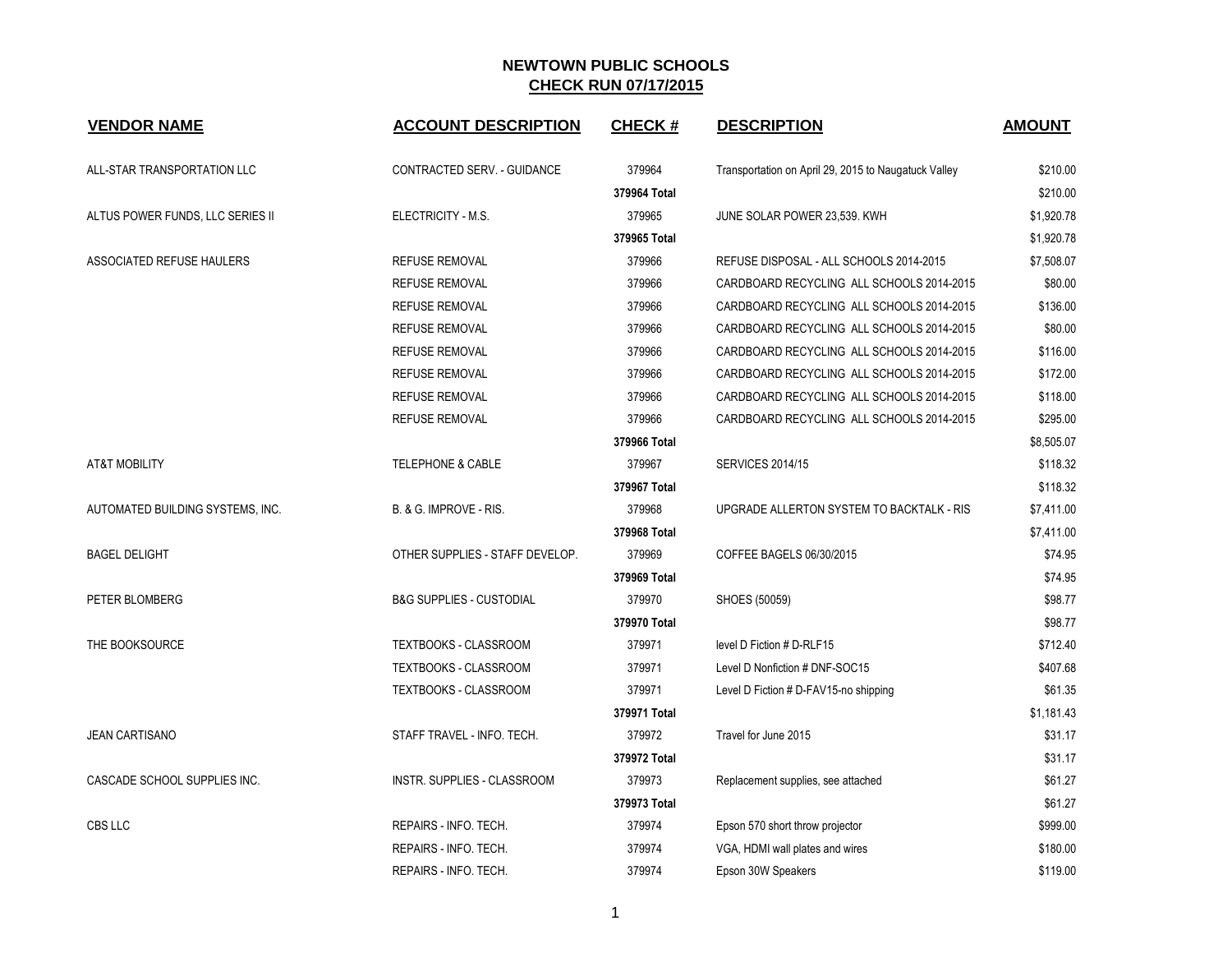| <b>VENDOR NAME</b>                  | <b>ACCOUNT DESCRIPTION</b>      | <b>CHECK#</b> | <b>DESCRIPTION</b>                                | <b>AMOUNT</b> |
|-------------------------------------|---------------------------------|---------------|---------------------------------------------------|---------------|
| CBS LLC                             | REPAIRS - INFO. TECH.           | 379974        | Full installation                                 | \$400.00      |
|                                     | REPAIRS - INFO. TECH.           | 379974        | Epson PL570 XGA Projector                         | \$999.00      |
|                                     | REPAIRS - INFO. TECH.           | 379974        | Installation of projector, wall plates and wires. | \$580.00      |
|                                     |                                 | 379974 Total  |                                                   | \$3,277.00    |
| CED                                 | <b>EMERGENCY REPAIRS - M.G.</b> | 379975        | CFL LAMP REPLACEMENT BULBS - MG                   | \$337.00      |
|                                     |                                 | 379975 Total  |                                                   | \$337.00      |
| CES                                 | STAFF TRAIN. - STAFF DEVELOP.   | 379976        | <b>REGISTRATION: STEM Prof Learning Seminar</b>   | \$275.00      |
|                                     | STAFF TRAIN. - STAFF DEVELOP.   | 379976        | REGISTRATION: STEM Prof Learning Seminar          | \$275.00      |
|                                     | STAFF TRAIN. - STAFF DEVELOP.   | 379976        | REGISTRATION: STEM Prof Learning Seminar          | \$550.00      |
|                                     |                                 | 379976 Total  |                                                   | \$1,100.00    |
| FREDERIC L. CHAMBERLAIN CENTER INC. | TUITION - OUT-OF-DISTRICT       | 379977        | TUITION - OUT-OF-DISTRICT                         | \$10,951.20   |
|                                     |                                 | 379977 Total  |                                                   | \$10,951.20   |
| <b>CHARTER COMMUNICATIONS</b>       | <b>TELEPHONE &amp; CABLE</b>    | 379978        | <b>SERVICES 2014/15</b>                           | \$2,444.79    |
|                                     |                                 | 379978 Total  |                                                   | \$2,444.79    |
| CONN JUNIOR REPUBLIC INC.           | TUITION - OUT-OF-DISTRICT       | 379979        | TUITION - OUT-OF-DISTRICT                         | \$4,006.56    |
|                                     | TUITION - OUT-OF-DISTRICT       | 379979        | TUITION - OUT-OF-DISTRICT                         | \$4,006.56    |
|                                     | TUITION - OUT-OF-DISTRICT       | 379979        | TUITION - OUT-OF-DISTRICT                         | \$1,178.40    |
|                                     |                                 | 379979 Total  |                                                   | \$9,191.52    |
| <b>NANCY CONRON</b>                 | STAFF TRAVEL - STAFF DEVELOP.   | 379980        | TRAVEL JUNE 2015                                  | \$82.80       |
|                                     |                                 | 379980 Total  |                                                   | \$82.80       |
| <b>KRISTINE COTTON</b>              | <b>TUTORS - HOMEBOUND</b>       | 379981        | HOMEBOUND TUTOR THRU JUNE                         | \$714.00      |
|                                     |                                 | 379981 Total  |                                                   | \$714.00      |
| SUZANNE D'ERAMO                     | CONTRACTED SERV. - B.O.E.       | 379982        | MEALS & GOODS FOR SEARCH 2015                     | \$424.33      |
|                                     |                                 | 379982 Total  |                                                   | \$424.33      |
| M.J. DALY, LLC                      | <b>B&amp;G CONTRACTED SERV.</b> | 379983        | <b>QTRLY SPRINKLER INSPECTIONS - HAWL/RIS/NHS</b> | \$660.00      |
|                                     | <b>B&amp;G CONTRACTED SERV.</b> | 379983        | <b>QTRLY SPRINKLER INSPECTIONS - HAWL/RIS/NHS</b> | \$460.00      |
|                                     | <b>B&amp;G CONTRACTED SERV.</b> | 379983        | <b>QTRLY SPRINKLER INSPECTIONS - HAWL/RIS/NHS</b> | \$849.00      |
|                                     |                                 | 379983 Total  |                                                   | \$1,969.00    |
| EDUCATION CONNECTION                | STAFF TRAIN. - STAFF DEVELOP.   | 379984        | Formative Assessment for Results Conference       | \$6,000.00    |
|                                     | STAFF TRAIN. - STAFF DEVELOP.   | 379984        | Formative Assessment for Results Conference       | \$1,000.00    |
|                                     |                                 | 379984 Total  |                                                   | \$7,000.00    |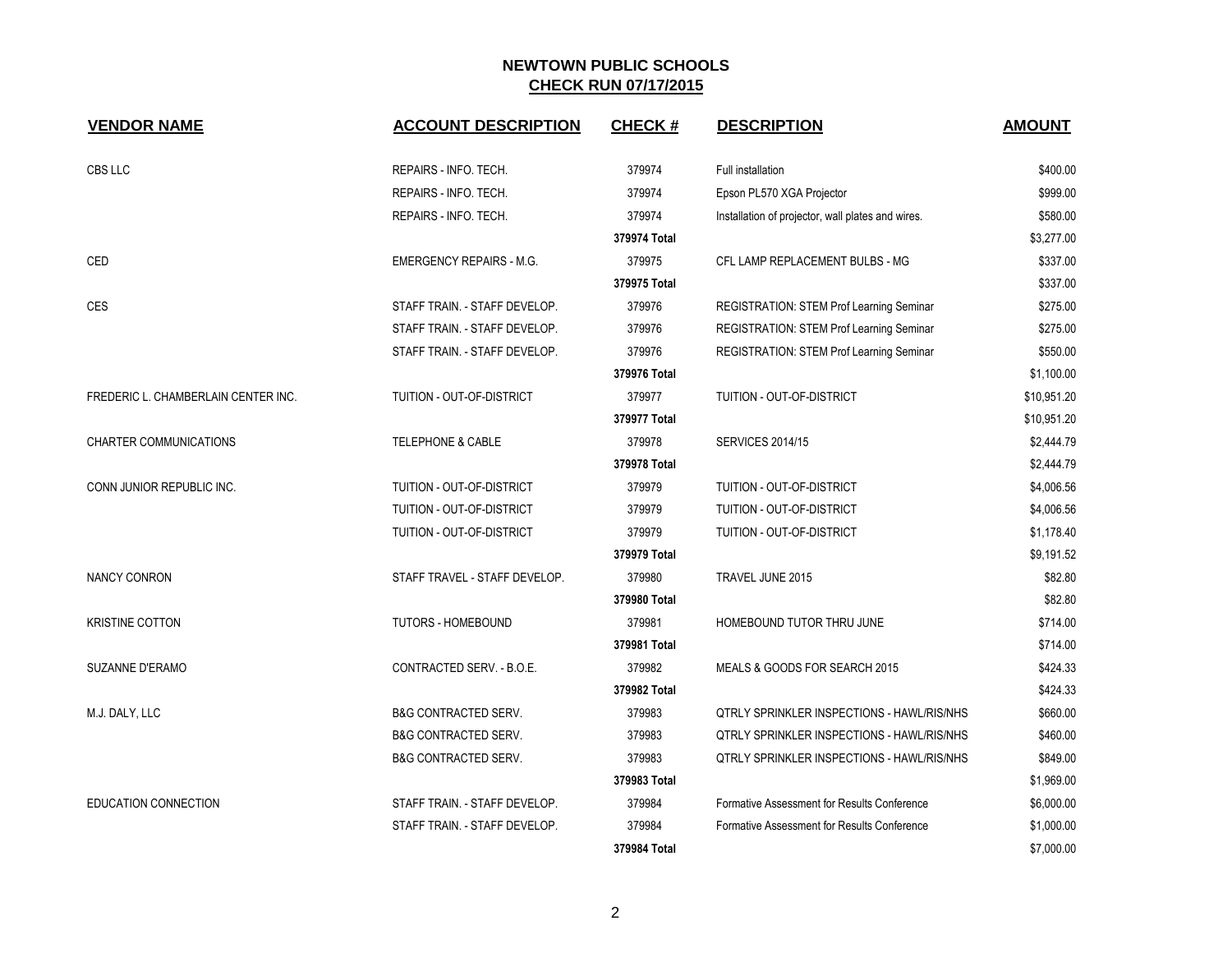| <b>VENDOR NAME</b>           | <b>ACCOUNT DESCRIPTION</b>          | <b>CHECK#</b> | <b>DESCRIPTION</b>                             | <b>AMOUNT</b> |
|------------------------------|-------------------------------------|---------------|------------------------------------------------|---------------|
| <b>EVERSOURCE</b>            | ELECTRICITY - RIS.                  | 379985        | ELEC 51324453075 179,263.KWH                   | \$28,678.79   |
|                              | ELECTRICITY - H.S.                  | 379985        | ELEC 51418253076 131,760 KWH                   | \$72,986.72   |
|                              |                                     | 379985 Total  |                                                | \$101,665.51  |
| FLINN SCIENTIFIC INC.        | INSTR. SUPPLIES - SCIENCE           | 379986        | <b>FB2091 PRACTICE FREE RESPONSE QUESTIONS</b> | \$75.91       |
|                              |                                     | 379986 Total  |                                                | \$75.91       |
| <b>ITSAVVY LLC</b>           | REPAIRS - INFO. TECH.               | 379987        | Tripp Light Replacement Battery                | \$156.03      |
|                              |                                     | 379987 Total  |                                                | \$156.03      |
| JONES SCHOOL SUPPLY CO. INC. | INSTR. SUPPLIES - GUIDANCE          | 379988        | AWARD GOLD SEALS                               | \$318.00      |
|                              | INSTR. SUPPLIES - GUIDANCE          | 379988        | <b>SHIPPING</b>                                | \$15.90       |
|                              |                                     | 379988 Total  |                                                | \$333.90      |
| K - MAN GLASS CORP           | <b>EMERGENCY REPAIRS - M.S.</b>     | 379989        | REPLACE BROKEN GLASS - NMS                     | \$935.50      |
|                              |                                     | 379989 Total  |                                                | \$935.50      |
| <b>LEARNING A-Z</b>          | INSTR. SUPPLIES - SP. ED. PREK-8    | 379990        | <b>READING A-Z LICENSE</b>                     | \$379.80      |
|                              |                                     | 379990 Total  |                                                | \$379.80      |
| <b>MARTIN MAGAZZI</b>        | <b>B&amp;G SUPPLIES - CUSTODIAL</b> | 379991        | SHOES (50059)                                  | \$100.00      |
|                              |                                     | 379991 Total  |                                                | \$100.00      |
| MAGNAKLEEN SERVICES LLC      | <b>B&amp;G SUPPLIES - CUSTODIAL</b> | 379992        | MOP / RUG SERVICE (ALL SCHOOLS) - 2014-2015    | \$109.70      |
|                              | <b>B&amp;G SUPPLIES - CUSTODIAL</b> | 379992        | MOP / RUG SERVICE (ALL SCHOOLS) - 2014-2015    | \$33.80       |
|                              | <b>B&amp;G SUPPLIES - CUSTODIAL</b> | 379992        | MOP / RUG SERVICE (ALL SCHOOLS) - 2014-2015    | \$47.15       |
|                              | <b>B&amp;G SUPPLIES - CUSTODIAL</b> | 379992        | MOP / RUG SERVICE (ALL SCHOOLS) - 2014-2015    | \$60.65       |
|                              | <b>B&amp;G SUPPLIES - CUSTODIAL</b> | 379992        | MOP / RUG SERVICE (ALL SCHOOLS) - 2014-2015    | \$21.50       |
|                              | <b>B&amp;G SUPPLIES - CUSTODIAL</b> | 379992        | MOP / RUG SERVICE (ALL SCHOOLS) - 2014-2015    | \$30.65       |
|                              | <b>B&amp;G SUPPLIES - CUSTODIAL</b> | 379992        | MOP / RUG SERVICE (ALL SCHOOLS) - 2014-2015    | \$28.25       |
|                              | <b>B&amp;G SUPPLIES - CUSTODIAL</b> | 379992        | MOP / RUG SERVICE (ALL SCHOOLS) - 2014-2015    | \$109.70      |
|                              | <b>B&amp;G SUPPLIES - CUSTODIAL</b> | 379992        | MOP / RUG SERVICE (ALL SCHOOLS) - 2014-2015    | \$33.80       |
|                              | <b>B&amp;G SUPPLIES - CUSTODIAL</b> | 379992        | MOP / RUG SERVICE (ALL SCHOOLS) - 2014-2015    | \$47.15       |
|                              | <b>B&amp;G SUPPLIES - CUSTODIAL</b> | 379992        | MOP / RUG SERVICE (ALL SCHOOLS) - 2014-2015    | \$60.65       |
|                              | <b>B&amp;G SUPPLIES - CUSTODIAL</b> | 379992        | MOP / RUG SERVICE (ALL SCHOOLS) - 2014-2015    | \$21.50       |
|                              | <b>B&amp;G SUPPLIES - CUSTODIAL</b> | 379992        | MOP / RUG SERVICE (ALL SCHOOLS) - 2014-2015    | \$30.65       |
|                              | <b>B&amp;G SUPPLIES - CUSTODIAL</b> | 379992        | MOP / RUG SERVICE (ALL SCHOOLS) - 2014-2015    | \$28.25       |
|                              | <b>B&amp;G SUPPLIES - CUSTODIAL</b> | 379992        | MOP / RUG SERVICE (ALL SCHOOLS) - 2014-2015    | \$109.70      |
|                              | <b>B&amp;G SUPPLIES - CUSTODIAL</b> | 379992        | MOP / RUG SERVICE (ALL SCHOOLS) - 2014-2015    | \$33.80       |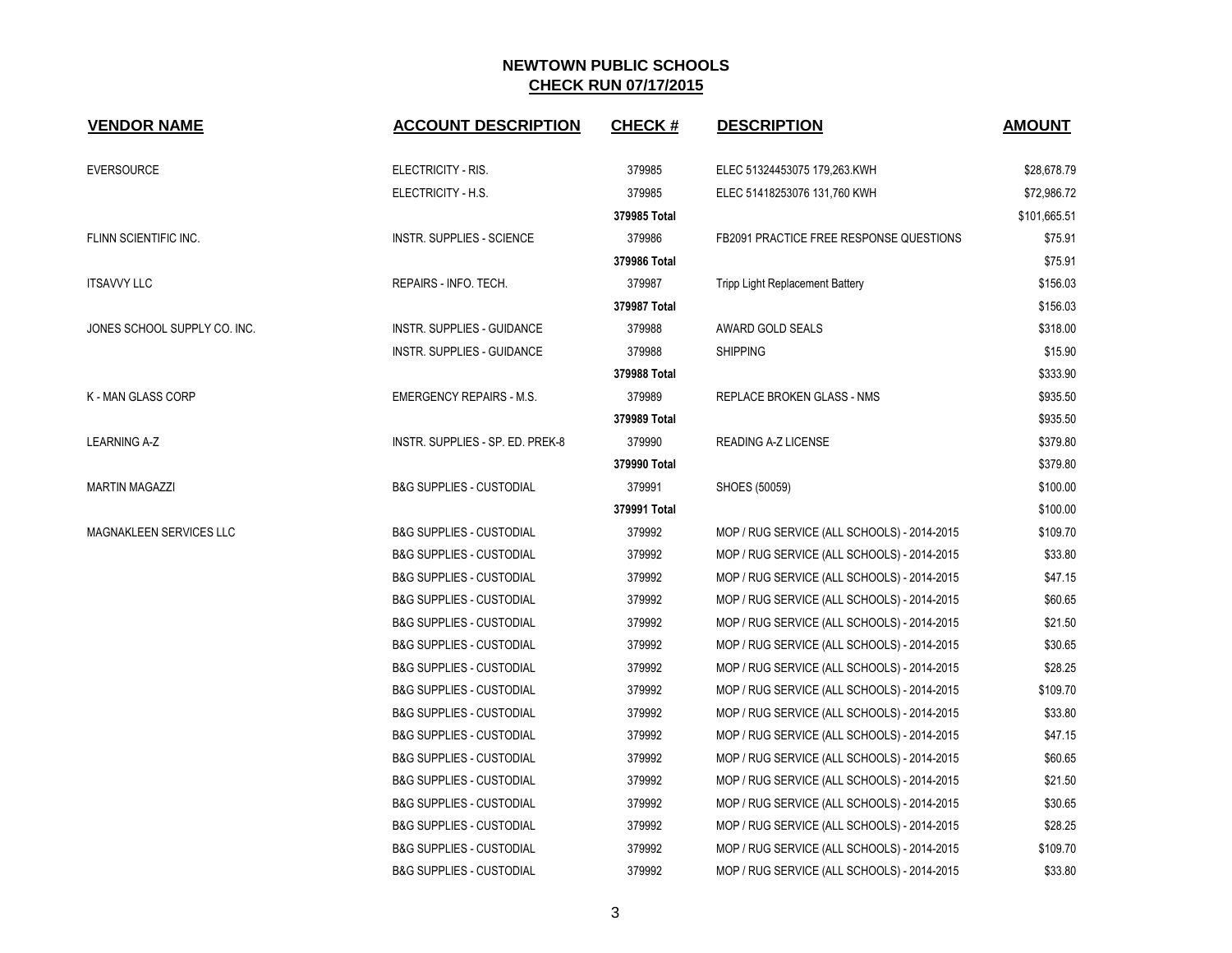| <b>VENDOR NAME</b>                | <b>ACCOUNT DESCRIPTION</b>          | <b>CHECK#</b> | <b>DESCRIPTION</b>                                  | <b>AMOUNT</b> |
|-----------------------------------|-------------------------------------|---------------|-----------------------------------------------------|---------------|
| <b>MAGNAKLEEN SERVICES LLC</b>    | <b>B&amp;G SUPPLIES - CUSTODIAL</b> | 379992        | MOP / RUG SERVICE (ALL SCHOOLS) - 2014-2015         | \$18.00       |
|                                   | <b>B&amp;G SUPPLIES - CUSTODIAL</b> | 379992        | MOP / RUG SERVICE (ALL SCHOOLS) - 2014-2015         | \$144.00      |
|                                   | <b>B&amp;G SUPPLIES - CUSTODIAL</b> | 379992        | MOP / RUG SERVICE (ALL SCHOOLS) - 2014-2015         | \$130.00      |
|                                   | <b>B&amp;G SUPPLIES - CUSTODIAL</b> | 379992        | MOP / RUG SERVICE (ALL SCHOOLS) - 2014-2015         | \$19.50       |
|                                   | <b>B&amp;G SUPPLIES - CUSTODIAL</b> | 379992        | MOP / RUG SERVICE (ALL SCHOOLS) - 2014-2015         | \$36.00       |
|                                   | <b>B&amp;G SUPPLIES - CUSTODIAL</b> | 379992        | MOP / RUG SERVICE (ALL SCHOOLS) - 2014-2015         | \$166.50      |
|                                   |                                     | 379992 Total  |                                                     | \$1,320.90    |
| W.B. MASON., INC.                 | OFF. SUPPLIES - BUS. SERV.          | 379993        | <b>SUPPLIES 2014/15</b>                             | (\$72.00)     |
|                                   | INSTR. SUPPLIES - SP. ED. PREK-8    | 379993        | SUPPLIES FOR BCBA                                   | \$148.32      |
|                                   |                                     | 379993 Total  |                                                     | \$76.32       |
| WILLIAM B. MEYER INC.             | OFF. SUPPLIES - PUPIL SERV.         | 379994        | MONTHLY STORAGE                                     | \$227.13      |
|                                   |                                     | 379994 Total  |                                                     | \$227.13      |
| MIDAMERICAN BOOKS                 | SUPPLIES - LIBRARY                  | 379995        | BOOKS NOT TO EXCEED \$120.00                        | \$105.27      |
|                                   |                                     | 379995 Total  |                                                     | \$105.27      |
| <b>NCS PEARSON INC.</b>           | CONTRACTED SERV. - INFO. TECH.      | 379996        | Additional PowerSchool Support Contact - Annual Fee | \$1,000.00    |
|                                   |                                     | 379996 Total  |                                                     | \$1,000.00    |
| NEWTOWN HARDWARE                  | <b>EMERGENCY REPAIRS - M.G.</b>     | 379997        | EMERGENCY BATHROOM REPAIR PARTS - MG                | \$33.76       |
|                                   |                                     | 379997 Total  |                                                     | \$33.76       |
| NEWTOWN YOUTH AND FAMILY SERVICES | PROF. SERV. - SUBSTANCE ABUSE       | 379998        | STUDENT ASSISTANCE COUNSELOR. CONTRACT              | \$8,681.46    |
|                                   |                                     | 379998 Total  |                                                     | \$8,681.46    |
| ON-SITE SHREDDING                 | INSTR. SUPPLIES - CLASSROOM         | 379999        | TALL CONSOLE 06/25/2015 SERVE                       | \$65.00       |
|                                   |                                     | 379999 Total  |                                                     | \$65.00       |
| PERKINS SCHOOL FOR THE BLIND      | TUITION - OUT-OF-DISTRICT           | 380000        | <b>TUITION - OUT-OF-DISTRICT</b>                    | \$18,677.90   |
|                                   |                                     | 380000 Total  |                                                     | \$18,677.90   |
| PETTY CASH                        | POSTAGE - ADMIN.                    | 380001        | PETTY CASH                                          | \$17.95       |
|                                   | OFF. SUPPLIES - ADMIN.              | 380001        | PETTY CASH                                          | \$148.22      |
|                                   |                                     | 380001 Total  |                                                     | \$166.17      |
| PETTY CASH                        | POSTAGE - ADMIN.                    | 380002        | PETTY CASH                                          | \$37.80       |
|                                   | INSTR. SUPPLIES - CLASSROOM         | 380002        | PETTY CASH                                          | \$44.34       |
|                                   |                                     | 380002 Total  |                                                     | \$82.14       |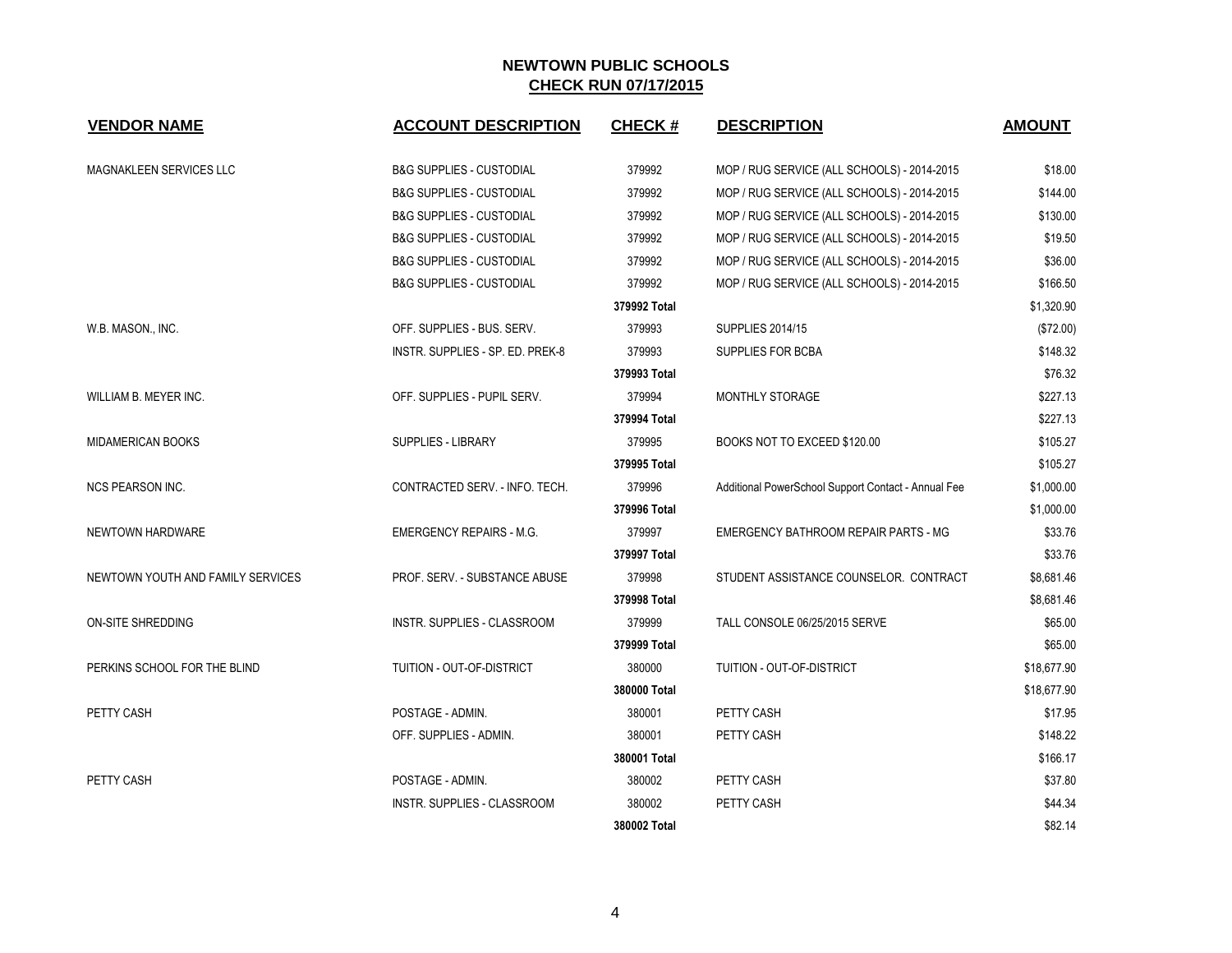| <b>VENDOR NAME</b>                | <b>ACCOUNT DESCRIPTION</b>         | <b>CHECK#</b> | <b>DESCRIPTION</b>                                   | <b>AMOUNT</b> |
|-----------------------------------|------------------------------------|---------------|------------------------------------------------------|---------------|
| <b>NELSON M. SANTOS</b>           | STAFF TRAVEL - INFO. TECH.         | 380003        | TRAVEL MAY 2015                                      | \$78.37       |
|                                   | STAFF TRAVEL - INFO. TECH.         | 380003        | TRAVEL JUNE 2015                                     | \$42.03       |
|                                   |                                    | 380003 Total  |                                                      | \$120.40      |
| <b>SCHOOL SPECIALTY</b>           | INSTR. SUPPLIES - CLASSROOM        | 380004        | Replacement classroom supplies, comp books           | \$648.60      |
|                                   | <b>INSTR. SUPPLIES - CLASSROOM</b> | 380004        | Replacement supplies for Readers & Writers workshop, | \$1,121.80    |
|                                   |                                    | 380004 Total  |                                                      | \$1,770.40    |
| <b>JODIE SEALS</b>                | CONTRACTED SERV. - GUIDANCE        | 380005        | PROCTORING THE ACT 06/13/15                          | \$97.00       |
|                                   |                                    | 380005 Total  |                                                      | \$97.00       |
| <b>SECURE ECO SHRED</b>           | CONTRACTED SERV. - ADMIN.          | 380006        | JULY SHREDDING SERVE                                 | \$70.00       |
|                                   |                                    | 380006 Total  |                                                      | \$70.00       |
| SOUTHBURY PRINTING CENTRE, INC.   | PRINTING - STAFF DEVELOP.          | 380007        | Staff Professional Day requests (1000)               | \$300.00      |
|                                   |                                    | 380007 Total  |                                                      | \$300.00      |
| SUBURBAN STATIONERS INC.          | INSTR. SUPPLIES - BUSINESS ED      | 380008        | PURELL- PENS- TAPES- EXPO MARKERS                    | \$943.36      |
|                                   |                                    | 380008 Total  |                                                      | \$943.36      |
| SUPERIOR CLEANERS AND TAILORS     | INSTR. SUPPLIES - SP. ED. PREK-8   | 380009        | STARR PROGRAM LAUNDRY                                | \$18.29       |
|                                   | INSTR. SUPPLIES - SP. ED. PREK-8   | 380009        | STARR PROGRAM LAUNDRY                                | \$17.24       |
|                                   | INSTR. SUPPLIES - SP. ED. PREK-8   | 380009        | STARR PROGRAM LAUNDRY                                | \$16.50       |
|                                   | INSTR. SUPPLIES - SP. ED. PREK-8   | 380009        | STARR PROGRAM LAUNDRY                                | \$16.50       |
|                                   | INSTR. SUPPLIES - SP. ED. PREK-8   | 380009        | STARR PROGRAM LAUNDRY                                | \$16.50       |
|                                   | INSTR. SUPPLIES - SP. ED. PREK-8   | 380009        | STARR PROGRAM LAUNDRY                                | \$16.50       |
|                                   | INSTR. SUPPLIES - SP. ED. PREK-8   | 380009        | STARR PROGRAM LAUNDRY                                | \$16.50       |
|                                   | INSTR. SUPPLIES - SP. ED. PREK-8   | 380009        | STARR PROGRAM LAUNDRY                                | \$16.50       |
|                                   | INSTR. SUPPLIES - SP. ED. PREK-8   | 380009        | STARR PROGRAM LAUNDRY                                | \$16.50       |
|                                   |                                    | 380009 Total  |                                                      | \$151.03      |
| <b>TESTA REFRIGERATION, LLC</b>   | REPAIRS - CAFETERIA                | 380010        | REPAIRS 2015/2016                                    | \$750.00      |
|                                   | REPAIRS - CAFETERIA                | 380010        | REPAIRS 2015/2016                                    | \$222.50      |
|                                   | <b>REPAIRS - CAFETERIA</b>         | 380010        | REPAIRS 2015/2016                                    | \$202.50      |
|                                   |                                    | 380010 Total  |                                                      | \$1,175.00    |
| <b>THYSSENKRUPP ELEVATOR CORP</b> | <b>EMERGENCY REPAIRS - H.S.</b>    | 380011        | F WING ELEVATOR REPAIR DUE TO STORM - NHS            | \$730.00      |
|                                   |                                    | 380011 Total  |                                                      | \$730.00      |
| <b>VERIZON WIRELESS</b>           | <b>TELEPHONE &amp; CABLE</b>       | 380012        | TELEPHONE SERVICE 2014/15                            | \$1,643.11    |
|                                   |                                    | 380012 Total  |                                                      | \$1,643.11    |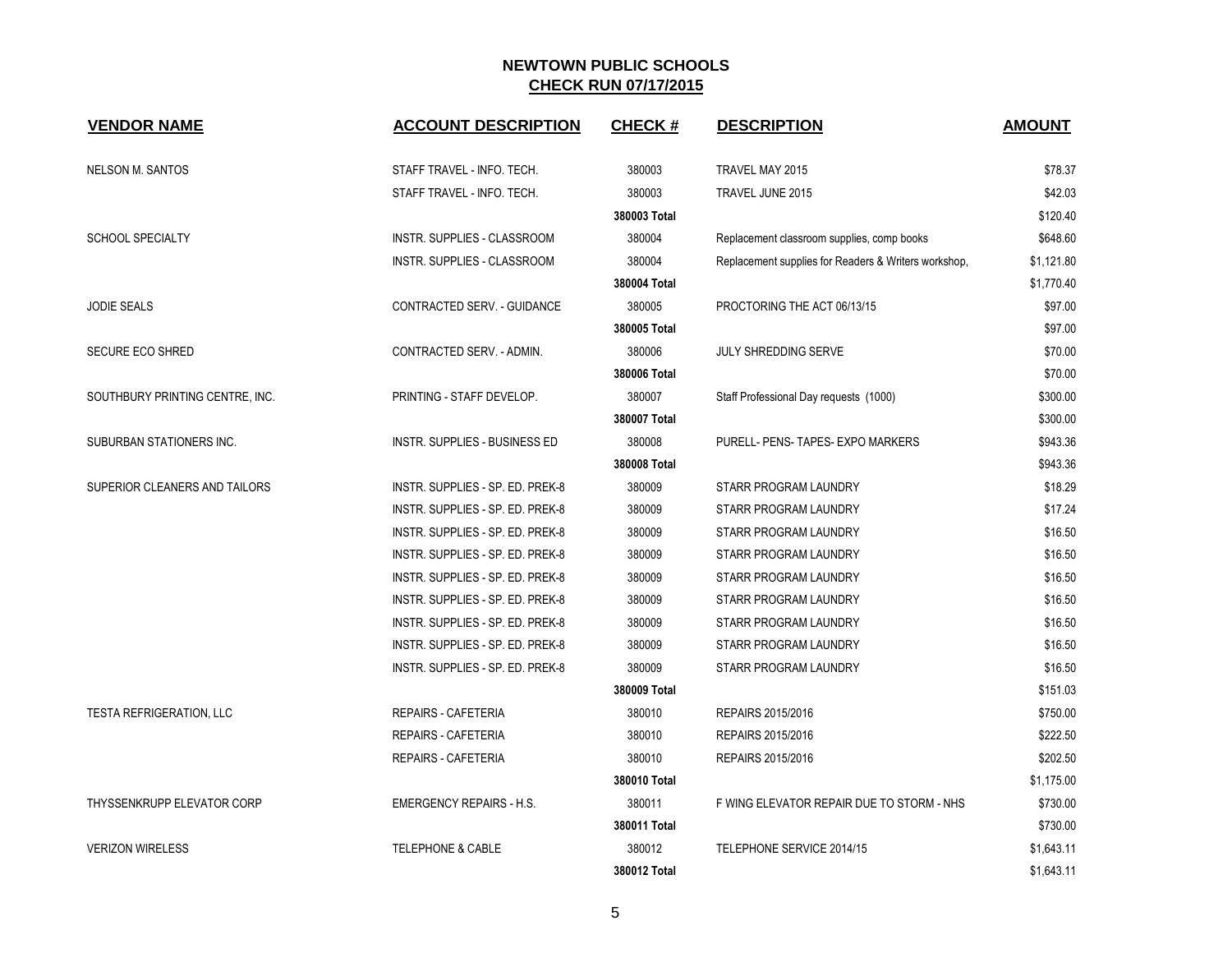| <b>VENDOR NAME</b>                      | <b>ACCOUNT DESCRIPTION</b>     | <b>CHECK#</b> | <b>DESCRIPTION</b>                                     | <b>AMOUNT</b> |
|-----------------------------------------|--------------------------------|---------------|--------------------------------------------------------|---------------|
| <b>LIZ WARD</b>                         | <b>TUITION REIMBURSEMENT</b>   | 380013        | COLLEGE COURSES FOR TEACHING PROGRAM                   | \$1,830.00    |
|                                         |                                | 380013 Total  |                                                        | \$1,830.00    |
| WELLSPRING FOUNDATION INC.              | TUITION - OUT-OF-DISTRICT      | 380014        | TUITION - OUT-OF-DISTRICT                              | \$3,456.00    |
|                                         |                                | 380014 Total  |                                                        | \$3,456.00    |
| ADMINISTRATOR UNEMPLOYMENT COMPENSATION | UNEMPLOYMENT COMP.             | 380015        | #00-017-96 UNEMPLOYMENT (MAY 2015)                     | \$935.00      |
|                                         |                                | 380015 Total  |                                                        | \$935.00      |
| ALARMS BY PRECISION LLC                 | B. & G. IMPROVE - M.S.         | 380016        | PANIC BUTTON INSTALL - NMS PER QUOTE                   | \$5,400.00    |
|                                         |                                | 380016 Total  |                                                        | \$5,400.00    |
| AQUARION WATER COMPANY OF CT            | WATER - M.G.                   | 380017        | <b>WATER</b>                                           | \$1,023.10    |
|                                         |                                | 380017 Total  |                                                        | \$1,023.10    |
| ATRION NETWORKING CORPORATION           | CONTRACTED SERV. - INFO. TECH. | 380018        | SMARTnet Additions 3 CP7942G                           | \$27.00       |
|                                         |                                | 380018 Total  |                                                        | \$27.00       |
| BERCHEM, MOSES & DEVLIN, P.C.           | PROF. SERV. - SP. ED. LEGAL    | 380019        | SERVE SPEC-ED JUNE 2015                                | \$16,091.35   |
|                                         |                                | 380019 Total  |                                                        | \$16,091.35   |
| <b>COLLIN BISSON</b>                    | STAFF TRAVEL - INFO. TECH.     | 380020        | Travel for June 2015                                   | \$35.02       |
|                                         |                                | 380020 Total  |                                                        | \$35.02       |
| THE BOOKSOURCE                          | <b>TEXTBOOKS - ENGLISH</b>     | 380021        | Assorted book titles per attached list. FREE SHIPPING  | \$152.50      |
|                                         |                                | 380021 Total  |                                                        | \$152.50      |
| C-CO TECHNOLOGY INC.                    | CONTRACTED SERV. - INFO. TECH. | 380022        | Furnish & Install 32 Cat 6 date cables in Language Lab | \$4,760.00    |
|                                         |                                | 380022 Total  |                                                        | \$4,760.00    |
| <b>HENRY CADOFF</b>                     | CONTRACTED SERV. - B.O.E.      | 380023        | VIDEOTAPING BOE MEETING 06/24/15                       | \$40.00       |
|                                         |                                | 380023 Total  |                                                        | \$40.00       |
| CONN JUNIOR REPUBLIC INC.               | TUITION - OUT-OF-DISTRICT      | 380024        | TUITION - OUT-OF-DISTRICT                              | \$2,260.65    |
|                                         | TUITION - OUT-OF-DISTRICT      | 380024        | TUITION - OUT-OF-DISTRICT                              | \$350.00      |
|                                         | TUITION - OUT-OF-DISTRICT      | 380024        | TUITION - OUT-OF-DISTRICT                              | \$2,486.71    |
|                                         |                                | 380024 Total  |                                                        | \$5,097.36    |
| RACHEL D'AUSILIO                        | CONTRACTED SERV. - B.O.E.      | 380025        | VIDEOTAPING BOE MEETING 06/24/15                       | \$45.00       |
|                                         |                                | 380025 Total  |                                                        | \$45.00       |
| <b>EDUCATION CONNECTION</b>             | PROF. SERV. - PSYCH/MED. EVAL. | 380026        | <b>ITINERANT PROGRAM PERSONNEL SERVICES</b>            | \$1,178.79    |
|                                         |                                | 380026 Total  |                                                        | \$1,178.79    |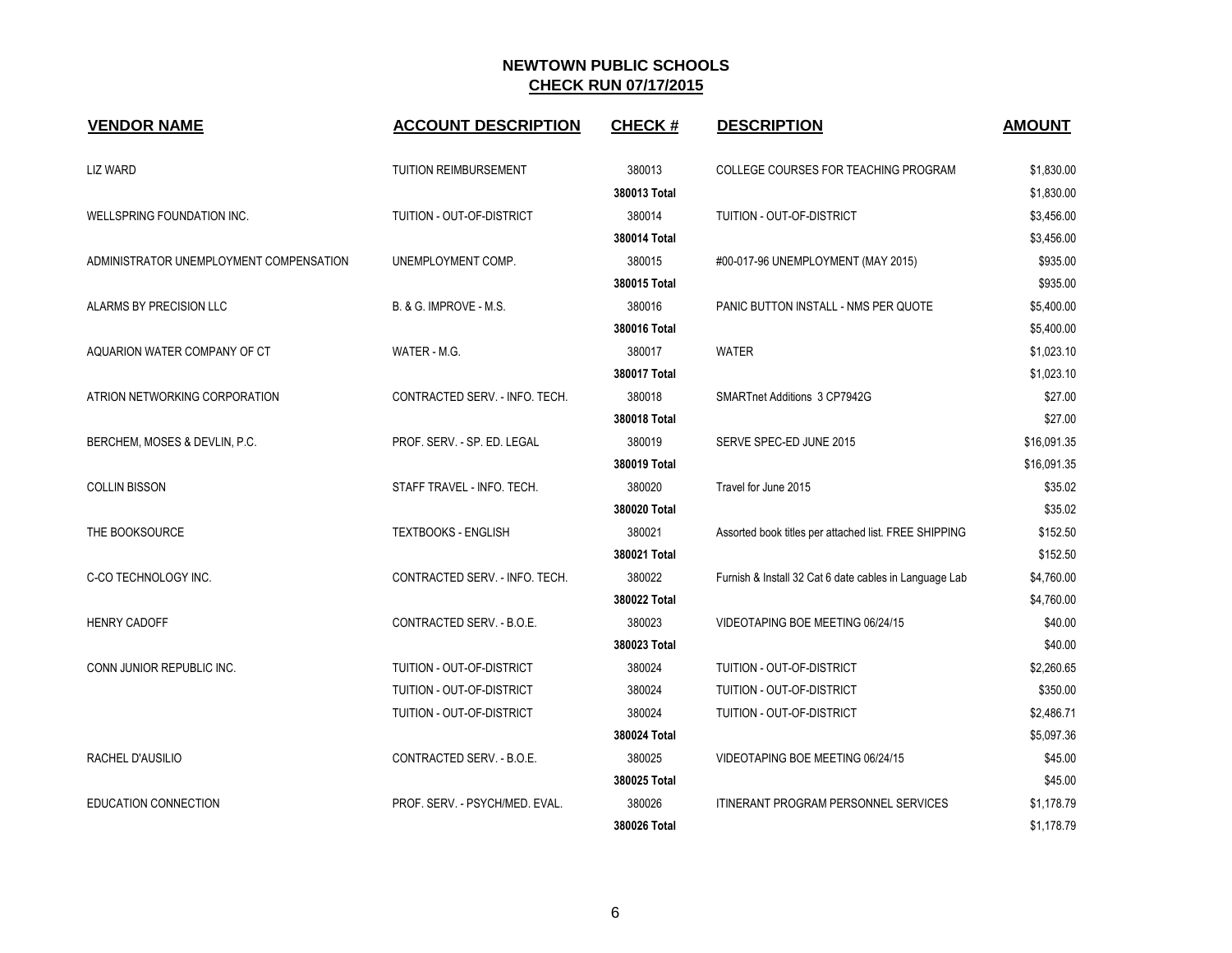| <b>VENDOR NAME</b>                    | <b>ACCOUNT DESCRIPTION</b>    | <b>CHECK#</b> | <b>DESCRIPTION</b>                        | <b>AMOUNT</b> |
|---------------------------------------|-------------------------------|---------------|-------------------------------------------|---------------|
| <b>EVERSOURCE</b>                     | ELECTRICITY - M.S.            | 380027        | ELEC 51658443072 42,803. KWH              | \$7,582.31    |
|                                       | ELECTRICITY - M.S.            | 380027        | ELEC 51352546030 141.70 KWH               | \$346.99      |
|                                       |                               | 380027 Total  |                                           | \$7,929.30    |
| <b>EVERSOURCE</b>                     | PROPANE & NATURAL GAS - HAW.  | 380028        | GAS 57890556004 200.00 CCF                | \$809.50      |
|                                       | PROPANE & NATURAL GAS - RIS.  | 380028        | GAS 57410220032 3990.00 CCF               | \$3,385.05    |
|                                       | PROPANE & NATURAL GAS - H.S.  | 380028        | GAS 57445161052 9520.00 CCF               | \$8,453.44    |
|                                       |                               | 380028 Total  |                                           | \$12,647.99   |
| <b>LUKE GAYNOR</b>                    | CONTRACTED SERV. - B.O.E.     | 380029        | VIDEOTAPING BOE MEETING 06/24/15          | \$40.00       |
|                                       |                               | 380029 Total  |                                           | \$40.00       |
| HUGH'S MECHANICAL EQUIPMENT LLC       | PROF. SERV. - B. & G.         | 380030        | MONTHLY UNDERGROUND TANK INSPECTIONS      | \$1,350.00    |
|                                       |                               | 380030 Total  |                                           | \$1,350.00    |
| W.B. MASON., INC.                     | OFF. SUPPLIES - INFO. TECH.   | 380031        | CM PO 50071                               | (\$42.00)     |
|                                       | OFF. SUPPLIES - BUS. SERV.    | 380031        | <b>SUPPLIES 2014/15</b>                   | \$677.88      |
|                                       | INSTR. SUPPLIES - CLASSROOM   | 380031        | Pacon Easel Pads PAC 3386-                | \$179.13      |
|                                       |                               | 380031 Total  |                                           | \$815.01      |
| <b>ON-SITE SHREDDING</b>              | CONTRACTED SERV. - BUS. SERV. | 380032        | SHREDDING SERVE AT C/O 2014/15            | \$40.00       |
|                                       |                               | 380032 Total  |                                           | \$40.00       |
| SELECT PHYSICAL THERAPY HOLDINGS INC. | MEDICAL INS. PREMIUMS         | 380033        | SELECT PHYSICAL THERAPY 06/03/2015        | \$350.00      |
|                                       |                               | 380033 Total  |                                           | \$350.00      |
| <b>SHIPMAN &amp; GOODWIN</b>          | PROF. SERV. - SUPER.          | 380034        | <b>LEGAL SERVICES</b>                     | \$3,428.50    |
|                                       |                               | 380034 Total  |                                           | \$3,428.50    |
| SILVER'S SOLAR SOLUTIONS LLC          | B. & G. IMPROVE - HAW.        | 380035        | Protective window film installation - HAW | \$3,900.00    |
|                                       | B. & G. IMPROVE - M.G.        | 380035        | Security window film installation - MG    | \$5,298.00    |
|                                       | B. & G. IMPROVE - HOM.        | 380035        | Security window film installation - HOM   | \$4,350.00    |
|                                       | B. & G. IMPROVE - RIS.        | 380035        | Security window film installation - RIS   | \$13,447.00   |
|                                       | B. & G. IMPROVE - M.S.        | 380035        | Security window film installation - NMS   | \$5,325.00    |
|                                       | B. & G. IMPROVE - H.S.        | 380035        | Security film installation - NHS          | \$16,633.00   |
|                                       | B. & G. IMPROVE - HAW.        | 380035        | SECURITY FILM INSTALL - HAWL              | \$5,650.00    |
|                                       | B. & G. IMPROVE - HAW.        | 380035        | SECURITY FILM INSTALL - HAWL              | \$1.00        |
|                                       | B. & G. IMPROVE - CHS.        | 380035        | SECURITY FILM INSTALL - SH                | \$750.00      |
|                                       | B. & G. IMPROVE - M.G.        | 380035        | SECURITY FILM INSTALL - MG                | \$5,052.00    |
|                                       | B. & G. IMPROVE - RIS.        | 380035        | SECURITY FILM INSTALL - RIS               | \$1,553.00    |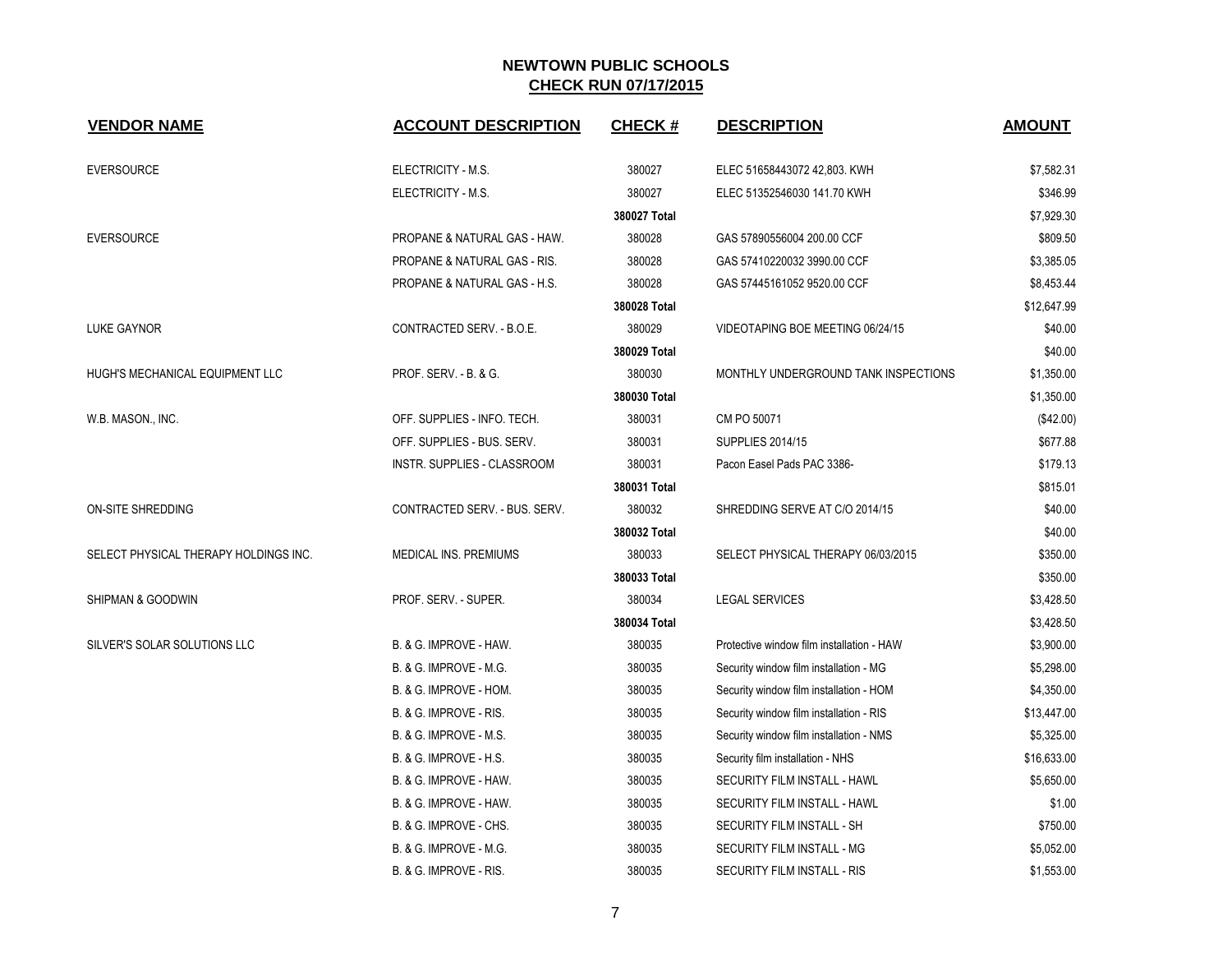| <b>VENDOR NAME</b>             | <b>ACCOUNT DESCRIPTION</b>       | <b>CHECK#</b> | <b>DESCRIPTION</b>                                   | <b>AMOUNT</b> |
|--------------------------------|----------------------------------|---------------|------------------------------------------------------|---------------|
|                                | B. & G. IMPROVE - M.S.           | 380035        | SECURITY FILM INSTALL - NMS                          | \$5,475.00    |
|                                | B. & G. IMPROVE - H.S.           | 380035        | SECURITY FILM INSTALL - NHS                          | \$8,066.00    |
|                                |                                  | 380035 Total  |                                                      | \$75,500.00   |
| URGENT CARE MEDICAL ASSOCIATES | MEDICAL INS. PREMIUMS            | 380036        | POST OFFER JUNE 2015                                 | \$189.60      |
|                                |                                  | 380036 Total  |                                                      | \$189.60      |
| THE BEE PUBLISHING CO.         | OFF. SUPPLIES - BUS. SERV.       | 380037        | THE BEE SUBSCRIPTION 2015/16                         | \$42.00       |
|                                |                                  | 380037 Total  |                                                      | \$42.00       |
| THE BEE PUBLISHING CO.         | MEMBERSHIPS - ADMIN.             | 380038        | Subscription renewal                                 | \$42.00       |
|                                |                                  | 380038 Total  |                                                      | \$42.00       |
| <b>CASBO</b>                   | MEMBERSHIPS - BUS. SERV.         | 380039        | FULL MEMBERSHIP 2015/16                              | \$625.00      |
|                                |                                  | 380039 Total  |                                                      | \$625.00      |
| CONN LIBRARY CONSORTIUM        | MEMBERSHIPS - LIBRARY            | 380040        | CLC MEMBERSHIP DUES 2015/16                          | \$57.74       |
|                                | <b>MEMBERSHIPS - LIBRARY</b>     | 380040        | CLC MEMBERSHIP DUES 2015/16                          | \$58.80       |
|                                | MEMBERSHIPS - LIBRARY            | 380040        | CLC MEMBERSHIP DUES 2015/16                          | \$68.13       |
|                                | MEMBERSHIPS - CLASSROOM          | 380040        | CLC MEMBERSHIP DUES 2015/16                          | \$55.81       |
|                                | MEMBERSHIPS - LIBRARY            | 380040        | CLC MEMBERSHIP DUES 2015/16                          | \$129.04      |
|                                | MEMBERSHIPS - LIBRARY            | 380040        | CLC MEMBERSHIP DUES 2015/16                          | \$290.48      |
|                                |                                  | 380040 Total  |                                                      | \$660.00      |
| DELL MARKETING L.P.            | INSTR. SUPPLIES - SP. ED. PREK-8 | 380041        | OPEN PO FOR SUPPLIES                                 | \$112.09      |
|                                |                                  | 380041 Total  |                                                      | \$112.09      |
| DEMCO INC.                     | <b>SUPPLIES - LIBRARY</b>        | 380042        | Kapco Easy Cover II WI14200290                       | \$78.48       |
|                                | SUPPLIES - LIBRARY               | 380042        | Large folding wire easel WI13587780 (white)          | \$14.68       |
|                                | SUPPLIES - LIBRARY               | 380042        | Highsmith coated steel book support P13613140 (red)  | \$43.79       |
| DEMCO INC.                     | <b>SUPPLIES - LIBRARY</b>        | 380042        | Super fold 10 x23 long book jacket covers            | \$17.63       |
|                                | <b>SUPPLIES - LIBRARY</b>        | 380042        | Demco Vinyl Laminate WI12201030                      | \$9.72        |
|                                |                                  | 380042 Total  |                                                      | \$164.30      |
| <b>DISCOVERY EDUCATION</b>     | CONTRACTED SERV. - LIBRARY       | 380043        | Subscription renewal for Discovery Ed. Streaming K-8 | \$1,600.00    |
|                                |                                  | 380043 Total  |                                                      | \$1,600.00    |
| ENCYCLOPEDIA BRITANNICA        | CONTRACTED SERV. - LIBRARY       | 380044        | BRITANNICA ONLINE SCHOOL EDITION                     | \$199.00      |
|                                | CONTRACTED SERV. - LIBRARY       | 380044        | BRITANNICA ONLINE SCHOOL EDITION                     | \$246.00      |
|                                | CONTRACTED SERV. - LIBRARY       | 380044        | BRITANNICA ONLINE SCHOOL EDITION                     | \$177.00      |
|                                | CONTRACTED SERV. - LIBRARY       | 380044        | BRITANNICA ONLINE SCHOOL EDITION                     | \$454.00      |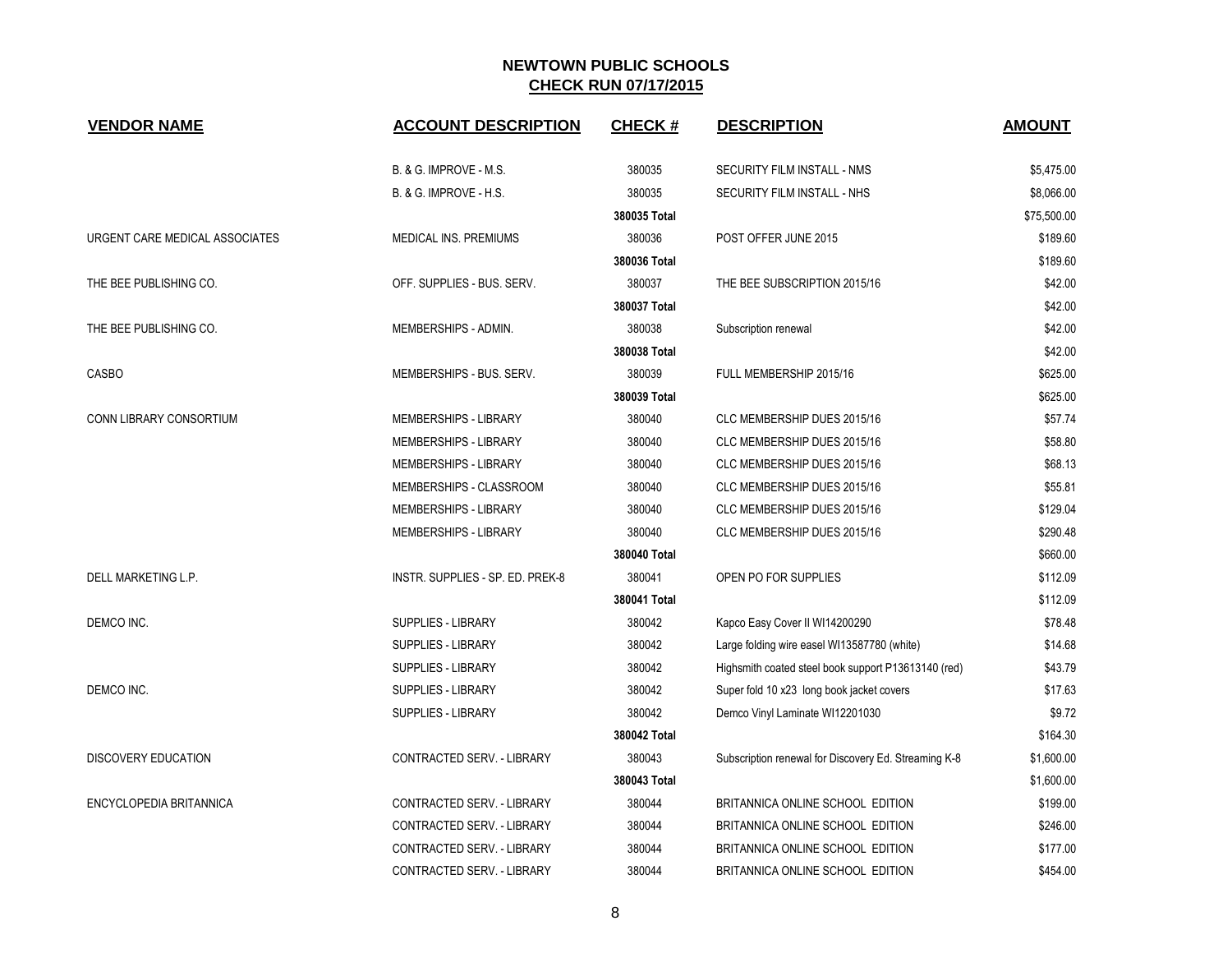| <b>VENDOR NAME</b>                   | <b>ACCOUNT DESCRIPTION</b>            | <b>CHECK#</b> | <b>DESCRIPTION</b>                                     | <b>AMOUNT</b> |
|--------------------------------------|---------------------------------------|---------------|--------------------------------------------------------|---------------|
| ENCYCLOPEDIA BRITANNICA              | <b>SUPPLIES - LIBRARY</b>             | 380044        | BRITANNICA ONLINE SCHOOL EDITION                       | \$900.00      |
|                                      |                                       | 380044 Total  |                                                        | \$1,976.00    |
| <b>FRONTIER</b>                      | <b>TELEPHONE &amp; CABLE</b>          | 380045        | TELEPHONE SERVE 2015/16                                | \$62.12       |
|                                      |                                       | 380045 Total  |                                                        | \$62.12       |
| <b>GANDER PUBLISHING INC.</b>        | INSTR. SUPPLIES - SP. ED. PREK-8      | 380046        | <b>TALKIES KIT</b>                                     | \$425.95      |
|                                      | INSTR. SUPPLIES - SP. ED. PREK-8      | 380046        | <b>SHIPPING</b>                                        | \$42.60       |
|                                      |                                       | 380046 Total  |                                                        | \$468.55      |
| ICMA RETIREMENT CORPORATION          | PENSION PLAN                          | 380047        | ANNUAL PLAN FEE 07/01/15 - 09/30/15                    | \$250.00      |
|                                      |                                       | 380047 Total  |                                                        | \$250.00      |
| <b>INFOBASE LEARNING</b>             | <b>SUPPLIES - LIBRARY</b>             | 380048        | Bloom's Literary Reference Online subscription renewal | \$1,517.60    |
|                                      |                                       | 380048 Total  |                                                        | \$1,517.60    |
| MANGRUM-STRICHART LEARNING RESOURCES | <b>INSTR. SUPPLIES - TRANSITIONAL</b> | 380049        | PLEASE ORDER AS PER ATTACHED                           | \$1,209.50    |
|                                      |                                       | 380049 Total  |                                                        | \$1,209.50    |
| THE MARKERBOARD PEOPLE               | <b>INSTR. SUPPLIES - CLASSROOM</b>    | 380050        | Case of 144 ORIGINAL purple markers, Grades K-4        | \$570.00      |
|                                      | <b>INSTR. SUPPLIES - CLASSROOM</b>    | 380050        | Shipping and Handling charges                          | \$57.00       |
|                                      |                                       | 380050 Total  |                                                        | \$627.00      |
| W.B. MASON., INC.                    | <b>SUPPLIES - LIBRARY</b>             | 380051        | At-a-Glance Calendar AAG7012705 2015-2016              | \$10.47       |
|                                      | <b>SUPPLIES - LIBRARY</b>             | 380051        | Duracell 2032 batteries DURDL2032B4PK                  | \$25.14       |
|                                      | <b>SUPPLIES - LIBRARY</b>             | 380051        | Brigade steel bookcase HON-S60ABCQ light gray          | \$199.99      |
|                                      | INSTR. SUPPLIES - ENGLISH             | 380051        | Steel Bookcases, Item HON-S30ABCL-ADH, PUTTY           | \$199.90      |
|                                      | INSTR. SUPPLIES - CLASSROOM           | 380051        | Steel Bookcases, Item HON-S30ABCL-ADH, PUTTY           | \$199.90      |
|                                      | INSTR. SUPPLIES - CLASSROOM           | 380051        | Steel Bookcase, Item HON-S60ABCL-ADH, PUTTY            | \$179.95      |
|                                      | INSTR. SUPPLIES - CLASSROOM           | 380051        | Steel Book cases, Item HON-S42ABCL-ADH, PUTTY          | \$259.90      |
|                                      | INSTR. SUPPLIES - SP. ED. H.S.        | 380051        | CARTRIDGES (NHS SPEC ED DEPT.)                         | \$456.98      |
|                                      | OFF. SUPPLIES - BUS. SERV.            | 380051        | <b>SUPPLIES 2015/16</b>                                | \$234.24      |
|                                      | OFF. SUPPLIES - BUS. SERV.            | 380051        | <b>WATER 2015/16</b>                                   | \$89.91       |
|                                      | OFF. SUPPLIES - BUS. SERV.            | 380051        | COFFEE 2015/16                                         | \$125.91      |
|                                      | OFF. SUPPLIES - BUS. SERV.            | 380051        | INK CARTAGES 2015/16                                   | \$396.96      |
|                                      | OFF. SUPPLIES - BUS. SERV.            | 380051        | <b>SUPPLIES 2015/16</b>                                | \$88.52       |
|                                      | OFF. SUPPLIES - BUS. SERV.            | 380051        | <b>SUPPLIES 2015/16</b>                                | \$25.42       |
|                                      | OFF. SUPPLIES - BUS. SERV.            | 380051        | <b>SUPPLIES 2015/16</b>                                | \$127.13      |
|                                      | OFF. SUPPLIES - BUS. SERV.            | 380051        | <b>SUPPLIES 2015/16</b>                                | (\$61.80)     |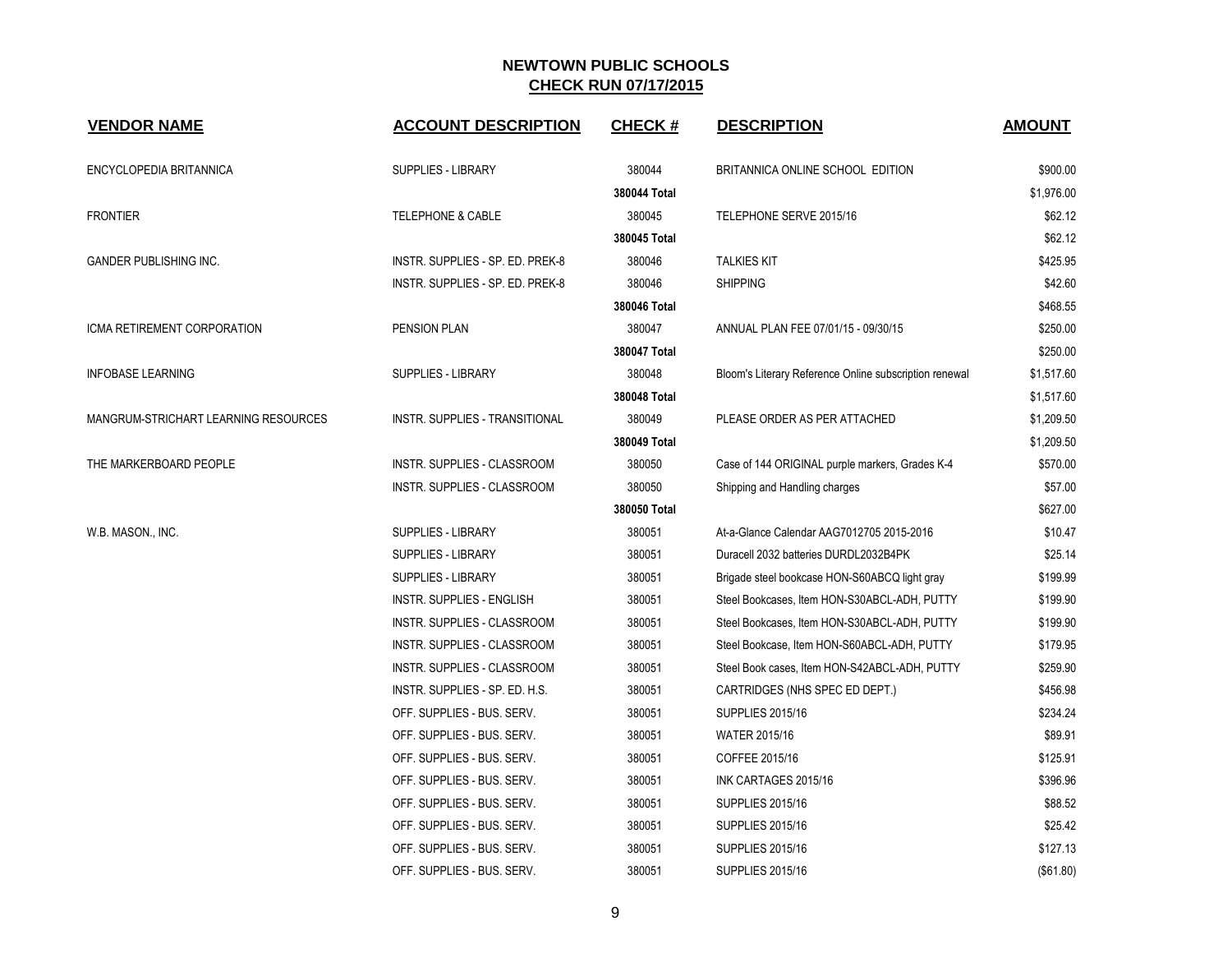| <b>VENDOR NAME</b>               | <b>ACCOUNT DESCRIPTION</b>       | <b>CHECK#</b> | <b>DESCRIPTION</b>                                    | <b>AMOUNT</b> |
|----------------------------------|----------------------------------|---------------|-------------------------------------------------------|---------------|
| W.B. MASON., INC.                | OFF. SUPPLIES - ADMIN.           | 380051        | Cork Board, 48X36, Item MMMC4836MY                    | \$65.24       |
|                                  | INSTR. SUPPLIES - SP. ED. PREK-8 | 380051        | SUPPLIES FOR BCBA                                     | \$112.94      |
|                                  |                                  | 380051 Total  |                                                       | \$2,736.70    |
| NATIONAL MINORITY UPDATE         | ADVERTISING - SUPER.             | 380052        | ADVERTISING SPACE (PRINT & WEB)                       | \$295.00      |
|                                  |                                  | 380052 Total  |                                                       | \$295.00      |
| NEWTOWN CONTAINING ED.           | CONTRACTED SERV. - CLASSRM       | 380053        | CONTRACTED SERV. - CLASSRM                            | \$3,700.00    |
|                                  |                                  | 380053 Total  |                                                       | \$3,700.00    |
| NORTHEASTERN COMMUNICATIONS INC. | SECURITY MAINT.                  | 380054        | Reprogram three (3) Sandy Hook School Admin Motorola  | \$47.50       |
|                                  | SECURITY MAINT.                  | 380054        | Shipping and Handling for 3 Repaired Motorola Two-Way | \$8.00        |
|                                  |                                  | 380054 Total  |                                                       | \$55.50       |
| PYRAMID EDUCATIONAL CONSULTANTS  | INSTR. SUPPLIES - SP. ED. PREK-8 | 380055        | VISUAL STRATEGIES TOOL KIT                            | \$109.90      |
|                                  | INSTR. SUPPLIES - SP. ED. PREK-8 | 380055        | <b>SHIPPING</b>                                       | \$10.99       |
|                                  |                                  | 380055 Total  |                                                       | \$120.89      |
| SAFEGUARD BUSINESS SYSTEMS       | OFF. SUPPLIES - BUS. SERV.       | 380056        | 10,000 BOE #10 WINDOW ENVELOPES                       | \$428.00      |
|                                  | OFF. SUPPLIES - BUS. SERV.       | 380056        | <b>SHIPPING</b>                                       | \$79.27       |
|                                  |                                  | 380056 Total  |                                                       | \$507.27      |
| <b>SCHOOL SPECIALTY</b>          | INSTR. SUPPLIES - CLASSROOM      | 380057        | Craft paper rolls per attached list. Chart paper,     | \$442.76      |
|                                  |                                  | 380057 Total  |                                                       | \$442.76      |
| SHIFFLER EQUIPMENT SALES INC.    | OFF. SUPPLIES - ADMIN.           | 380058        | Shiffler Snap-Cap, CAR140, PKG 100                    | \$217.25      |
|                                  | OFF. SUPPLIES - ADMIN.           | 380058        | shipping                                              | \$17.16       |
|                                  |                                  | 380058 Total  |                                                       | \$234.41      |
| <b>SOLUTIONS EAP</b>             | EMPLOYEE ASSISTANCE PROGRAM      | 380059        | ANNUAL FEE FOR EAP 2015/16                            | \$600.00      |
|                                  |                                  | 380059 Total  |                                                       | \$600.00      |
| STAPLES ADVANTAGE                | INSTR. SUPPLIES - CLASSROOM      | 380060        | Energizer AA batteries, 703123, CREC 2015-16          | \$60.83       |
|                                  |                                  | 380060 Total  |                                                       | \$60.83       |
| SUPER DUPER PUBLICATIONS INC.    | INSTR. SUPPLIES - SP/HEAR.       | 380061        | SOCIAL LANGUAGE DEVELOPMENT ADOLESCENT                | \$197.95      |
|                                  | INSTR. SUPPLIES - SP/HEAR.       | 380061        | TEST FORMS SOCIAL LANGUAGE                            | \$46.95       |
|                                  |                                  | 380061 Total  |                                                       | \$244.90      |
| TREASURER - STATE OF CONNECTICUT | CONTRACTED SERV. - SUPER.        | 380062        | <b>FINGERPRINTING</b>                                 | \$13.50       |
|                                  |                                  | 380062 Total  |                                                       | \$13.50       |
| TREASURER - STATE OF CONNECTICUT | <b>CONTRACTED SERV. - SUPER.</b> | 380063        | <b>FINGERPRINTING</b>                                 | \$132.75      |
|                                  |                                  | 380063 Total  |                                                       | \$132.75      |